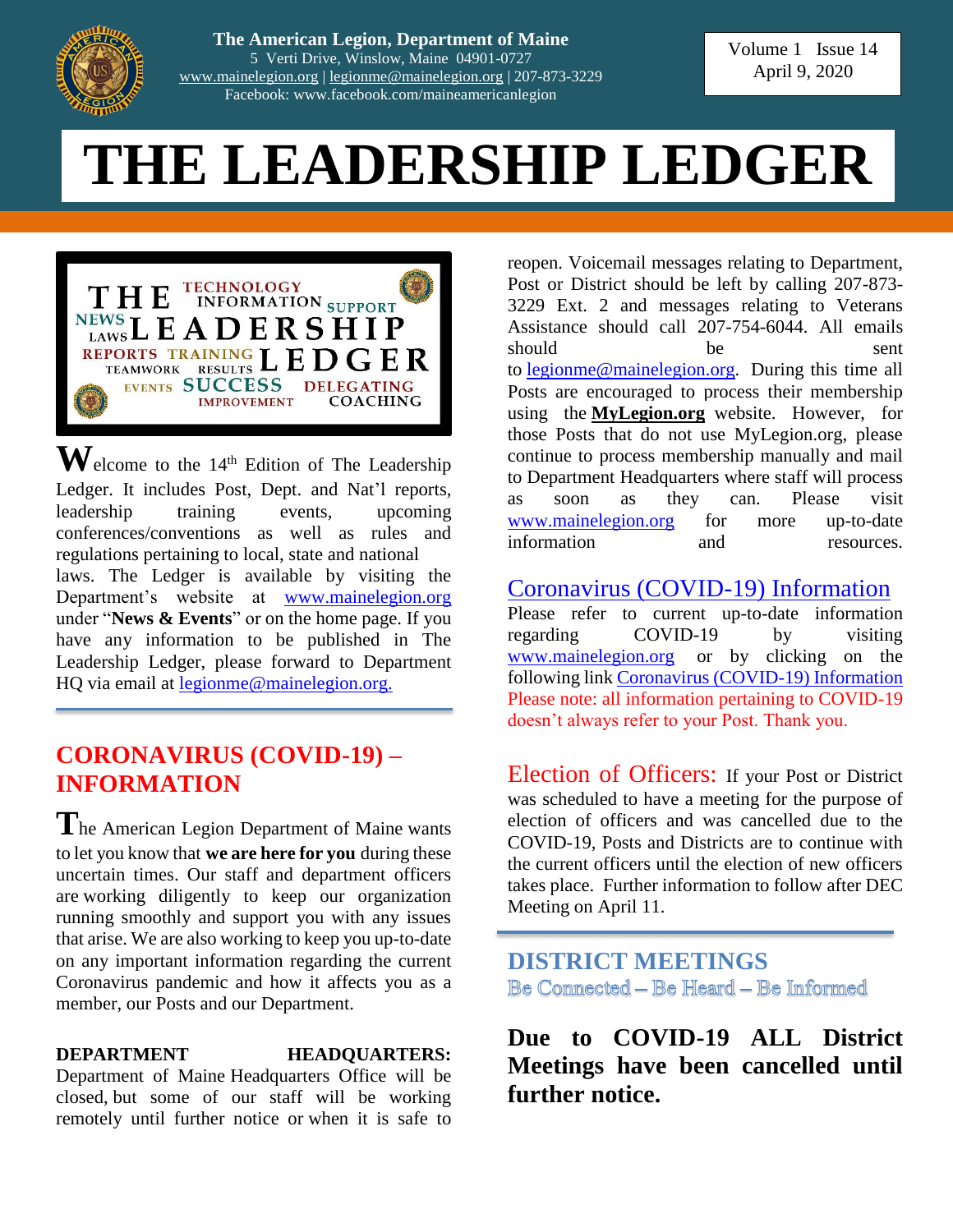#### **CANCELLATIONS DUE TO COVID-19**

*.*

**Please visit** [Coronavirus \(COVID-](http://www.mainelegion.org/pages/news-events/covid-19-info.php)[19\) Information](http://www.mainelegion.org/pages/news-events/covid-19-info.php) **for cancellations and rescheduled events.** 

#### **BUDDY CHECKS MAKING A DIFFERENCE DURING PANDEMIC**

Please click on the following link **Buddy** [Checks Making a Difference During](https://editor.legionemail.com/vo/?FileID=92a4f0e0-b642-4e44-adcc-173407caded1&m=82d0e11f-f596-41f0-a960-9e19840f46df&MailID=39372314&listid=84772&RecipientID=19142040036)  [Pandemic](https://editor.legionemail.com/vo/?FileID=92a4f0e0-b642-4e44-adcc-173407caded1&m=82d0e11f-f596-41f0-a960-9e19840f46df&MailID=39372314&listid=84772&RecipientID=19142040036) which includes [Your guide to](https://www.legion.org/membership/248690/your-guide-starting-and-making-buddy-checks)  [starting and making Buddy Checks](https://www.legion.org/membership/248690/your-guide-starting-and-making-buddy-checks) and [Toolkit can help posts conduct Buddy Checks](https://www.legion.org/membership/248657/toolkit-can-help-posts-conduct-buddy-checks-during-pandemic)  [during the pandemic](https://www.legion.org/membership/248657/toolkit-can-help-posts-conduct-buddy-checks-during-pandemic)

#### **BUDDY CHECK: WELLNESS CHECK-INS WITH VETERANS**

**A**s American Legion members, our most sacred responsibility is to look out for each other and our fellow veterans. As a way to reach out to members and former members who may need help, the National Executive Committee passed Resolution 18 during Spring Meetings in May 2019. The resolution calls for Buddy Checks to be conducted Legion-wide on the weeks of The American Legion's birthday, March 15, and Veterans Day. However, American Legion posts are encouraged to perform this vital function whenever it makes the most sense in their communities.

The idea is to reconnect with veterans who may need assistance but don't know where to go or who to ask. These contacts may be made by a personal visit, phone or email, or a combination. The important part is to reach out to veterans in your community to let them know you care and can provide whatever assistance they may need. It's what we do for our battle buddies.



**\*\* Most American Legion Post Adjutants have received a packet of expired members to possibly renew their membership. Please use these in conjunction of the Buddy Check Program to help increase membership at your Post and the Department of Maine. \*\***

#### **How do I organize a Buddy Check?**

1. **Gather up a team** if possible to call or personally visit members and former members of The American Legion. If each member in a team of 10 contacts just 10 Legionnaires or former Legionnaires, 100 veterans can be reached in one sitting.

2. If you don't have a list of members and former members at your fingertips, **visit myLegion.org and download the names of current members and those who have let their memberships expire.**

3. Save the file of members and those whose memberships have expired onto a spreadsheet or copy and paste into a Word file to distribute among your team members. **Print several copies of the lists.**

4. **Divide up the call list among your team members.** Some may have personal connections

with the member or the former member and should make that particular buddy check.

5. **Start making connections** – either from a quiet place inside the post or from your home – to see how the members and former members are doing,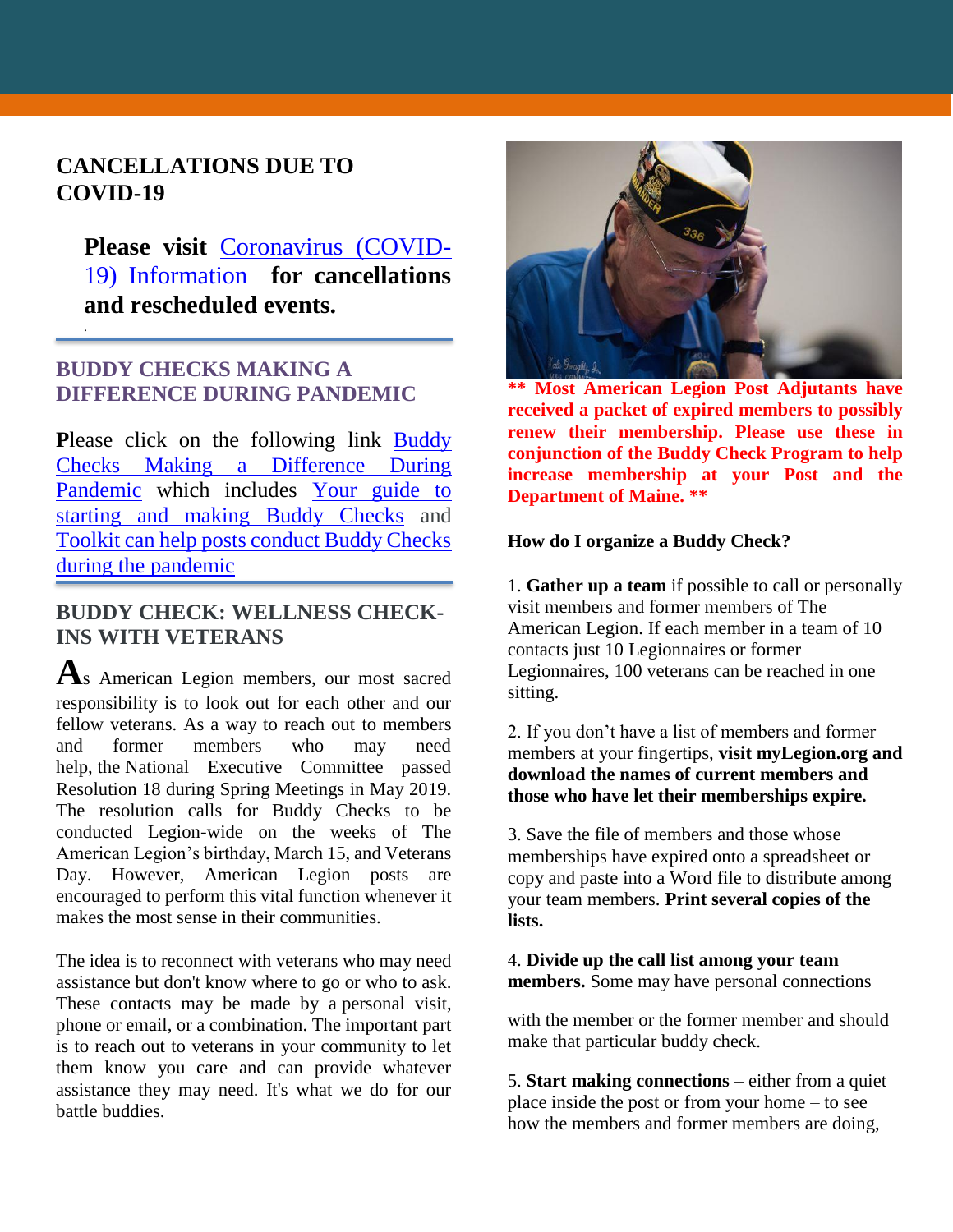ask if they need anything and invite them to any event or activity planned to help celebrate the Legion's birthday or Veterans Day.

6. Make sure you **thank the member or former member** in the beginning and at the end of your call.

7. If the member or former member wishes to renew, be sure to **have your post's payment procedure at your fingertips,** the address to send a check or offer to stop by in person to pick it up (another opportunity to connect).

8. **Leave contact information** in case the member or former member can't take the call or needs anything in the future.

#### **Sample Scripts**

Using scripts makes it easy for your team to make buddy checks on members and former members. Use these scripts, modify them or draft your own before reaching out. Remember, the most important part of the call is to see if the veteran and family are OK, if the Legion can help and to invite them to celebrate any planned centennial events or activities.

#### **[DOWNLOAD SAMPLE SCRIPTS](https://www.legion.org/publications/247460/buddy-check-event-toolkit)  [WORKSHEET](https://www.legion.org/publications/247460/buddy-check-event-toolkit)**

#### **Answers to FAQs**

When you speak to an expired member or a veteran eligible for membership, they may ask the question: "What does the Legion do?" You can be prepared with quick answers that apply at the national, department and local level using this worksheet:

#### **[DOWNLOAD FAQs WORKSHEET](https://www.legion.org/sites/legion.org/files/legion/documents/Buddy%20Check%20FAQs.pdf)**

#### **Reports**

To assist you in your efforts, expired members lists can be easily retrieved from the **Report Server** on *[myLegion.org](http://www.mylegion.org/)*

#### **Step 1:**

Select "Reports/Labels" on the left-hand menu.

#### **Step 2:**

**Posts** - Open Post Reports folder, click on Revitalization folder to see: Un\_Renewed Letters, Un\_Renewed\_Labels, and Un\_Renewed Roster **Districts** – Open District Reports folder to see un\_Renewed Roster listing **Counties** – Open County Reports folder to see un Renewed Roster listing

[https://www.legion.org/membership/buddycheck?utm\\_source=delivra&utm\\_m](https://www.legion.org/membership/buddycheck?utm_source=delivra&utm_medium=email&utm_campaign=031920_ALOU&utm_id=39261980) [edium=email&utm\\_campaign=031920\\_ALOU&utm\\_id=39261980](https://www.legion.org/membership/buddycheck?utm_source=delivra&utm_medium=email&utm_campaign=031920_ALOU&utm_id=39261980)

## **FOOD ASSISTANCE PROGRAM**

## [Agricultural Resource](https://www.maine.gov/dacf/ard/tefap/index.shtml)  [Development Division](https://www.maine.gov/dacf/ard/tefap/index.shtml)

## **The Emergency Food Assistance Program (TEFAP)**

**TEFAP-** The Emergency Food Assistance Program (TEFAP) is a federal program that helps supplement the diets of low-income Americans by providing them with emergency food assistance at no cost. USDA provides 100% American-grown USDA Foods to the Maine Department of Agriculture, Conservation, & Forestry (DACF) to provide the food to local agencies that they have selected, mostly food pantries and soup kitchens, which in turn distribute the food directly serve the public. DACF currently collaborates with over 250 participating organizations to combat food insecurity in Maine.

For more information, please visit: <https://www.maine.gov/dacf/ard/tefap/index.shtml>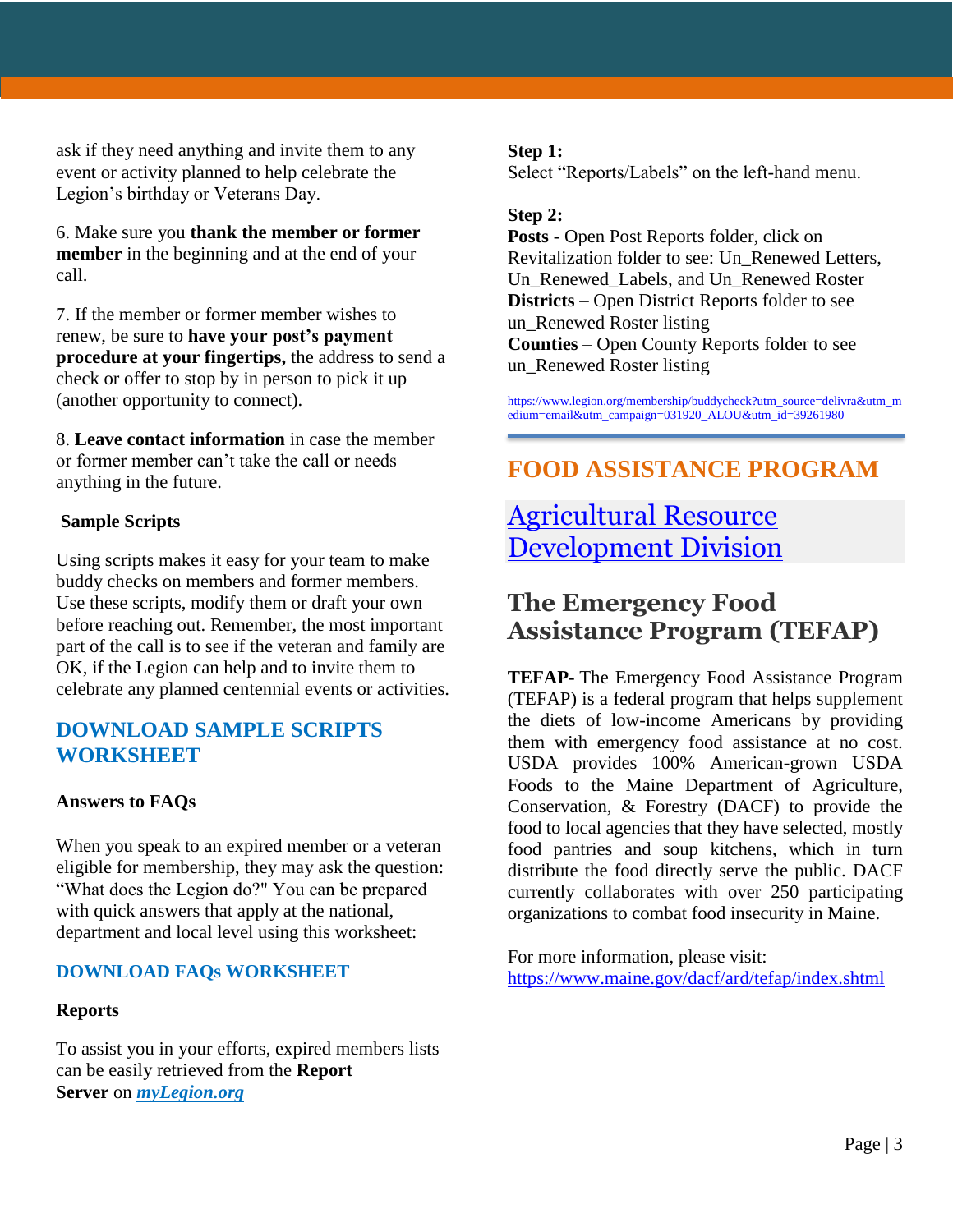

**AMERICAN LEGION DEPARTMENT OF MAINE FOUNDATION** 



 $(a 501(c)(3)$  nonprofit organization)

#### **[FIGHTING TO THE FINISH LINE, FOR](https://www.gofundme.com/f/5hx779-a-cause-i-care-about-needs-help?utm_source=customer&utm_medium=copy_link&utm_campaign=p_cf+share-flow-1)  [THE FOUNDATION](https://www.gofundme.com/f/5hx779-a-cause-i-care-about-needs-help?utm_source=customer&utm_medium=copy_link&utm_campaign=p_cf+share-flow-1)**



**TEAM FUNDRAISER** Matthew Jabaut and Caroline Yarmala are

organizing this fundraiser on behalf of American Legion Department of Maine



Foundation. Donations are 100% tax deductible.

**Please join Team Caroline** as she **fights to the finish line** of the Boston Marathon to benefit the American Legion Department of Maine



Foundation by **[clicking here](https://www.gofundme.com/f/5hx779-a-cause-i-care-about-needs-help?utm_source=customer&utm_medium=copy_link&utm_campaign=p_cf+share-flow-1)** or visit [http://www.mainelegion.org/pages/foundation/fundr](http://www.mainelegion.org/pages/foundation/fundraising-events.php) [aising-events.php](http://www.mainelegion.org/pages/foundation/fundraising-events.php) to place your contribution today to a cause that means so much!

#### **MARATHON**- Why I Run:

I run to feel the **M**usic I run to feel the fresh **A**ir I run to forget the **R**age I run to forget the **A**nxiety I run to embrace the **T**ime I run to embrace the **H**onor I run to remember the **O**ath I run to remember the **N**eed I run this **MARATHON** for the future of the Maine American Legion ~ Caroline Yarmala A unique opportunity and the bonds of family and friends give way to a hope for the future.

If you would prefer to donate by check, please make payable to **American Legion Department of Maine Foundation** earmarked "marathon run" and mail to American Legion Department of Maine Foundation, 5 Verti Drive, Winslow, Maine 04901.

#### **\*BOSTON MARATHON POSTPONED UNTIL MONDAY, SEPT. 14, 2020**\*

## **DONATIONS**

Peter Johnson-\$100; Ronda Lecompte-\$25; Sherree Paradis-\$100; Julie Dussinger-\$100; Peter Jabaut- \$100 Denise Tepler-\$50; David Tanguay-\$500; Joanne Ottman-\$50; Russell Jabaut-\$100; Joseph Yarmala-\$100; Nicolas Hamlin-\$1,000; Nancy Laffin-\$30; Jonathan Robertson-\$20; Tracy Grieves- \$40; Paul L'Heureux-\$500; Patricia Thurston-\$100; Jason Hall-\$50, Penobscot County District 13-\$48, Sherman Lahaie Jr.-\$100; John Perrino-\$100

## **PAST COMMANDERS CLUB**

**I**f you are a Past Post Commander of The American Legion, Department of Maine and have not yet paid your annual dues to the Past Commander Club in support of the James V. Day Scholarship, please do so as soon as possible by filling out the attached form or visit

[http://www.mainelegion.org/pages/formsapplication](http://www.mainelegion.org/pages/formsapplications.php) [s.php](http://www.mainelegion.org/pages/formsapplications.php) and click on the Past Commanders Club (Fillable) form. Mail form along with \$2.00 per member to The American Legion, Past Commanders Club, 5 Verti Drive, Winslow, Maine 04901-0727.

It is because of you, and the members and officers of your Post that The American Legion, Department of Maine can authorized 2 students to receive a \$500 scholarship each year. Thank you for your support!

## **PAST COMMANDERS CLUB DUES**

Thank you to the following posts who sent in their dues to sponsor James V. Day Scholarship: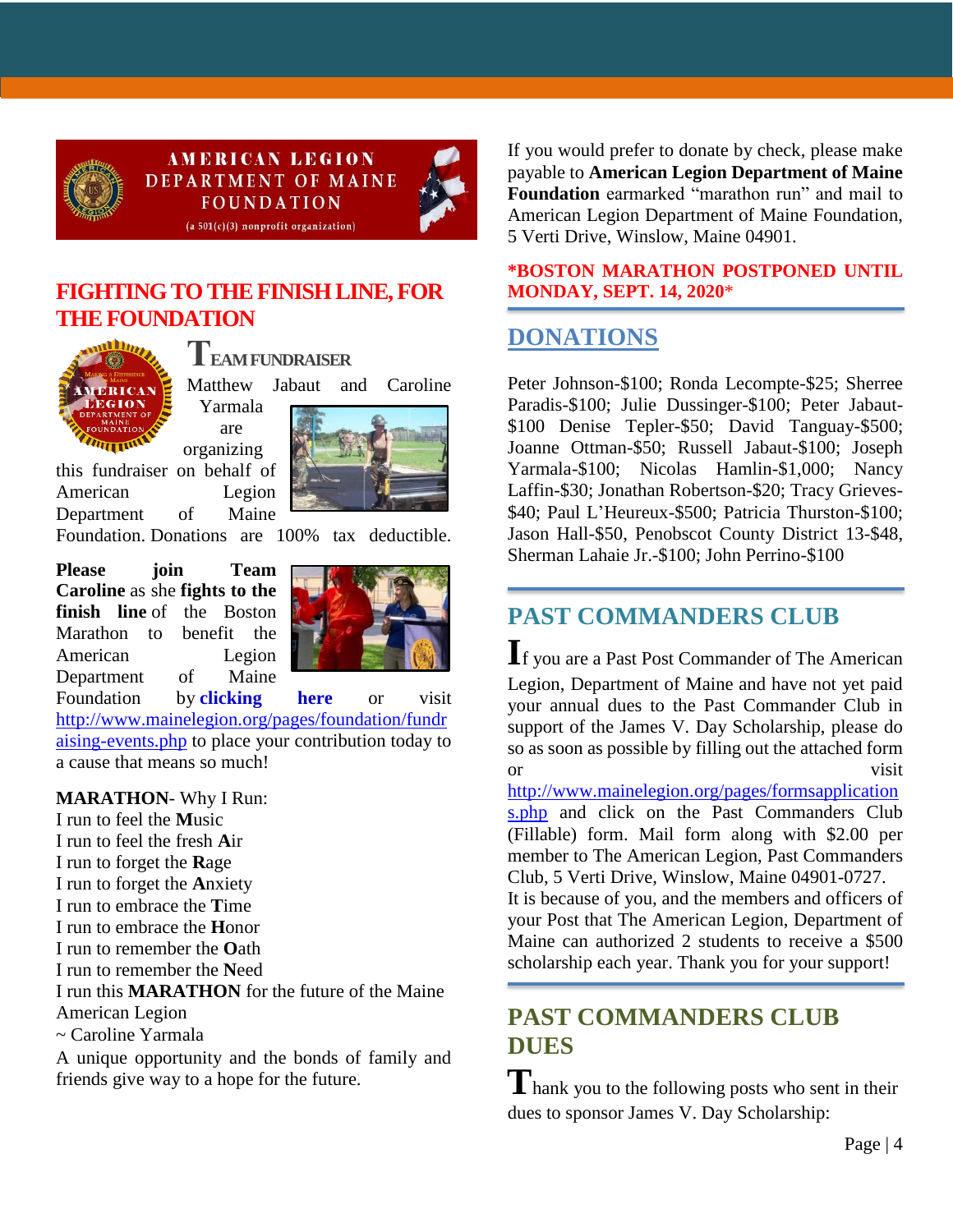| Post 24 - Rumford     |
|-----------------------|
| Post 40 - Winthrop    |
| Post 49 - Van Buren   |
| Post 58 - Buckfield   |
| Post 72 - So. Paris   |
| Post 181 - Litchfield |
| Post 147 - Madawaska  |
| Post 153 - Auburn     |
| Post 216 - Phippsburg |
|                       |

#### **THE DETACHMENT COMMITTEE TO ELECT RICHARD L. HUNTLEY NATIONAL VICE COMMANDER**

## **Eastern Region of the Sons of The American Legion**

Ladies and Gentlemen,

I would like to introduce to you our newest Candidate for high office of the Sons of The American Legion National Vice Commander. He has served as Squadron Commander, District Commander, many of Detachment offices including Detachment Commander. Currently he serves as our National Executive Committeeman, our own Richard "Dickie" Huntley.

I am recalling my own campaign for National Vice Commander and can tell you that it requires quite a bit of funds to pursue this high office in the Sons of The American Legion. It took \$10,000.00 to successfully achieve that goal. It remains the going rate and obviously he won't be able to do this alone and will need some help from the entire Department Maine American Legion Family.

I am asking that all squadrons send a donation to Dickie or if your Squadron can run a fundraiser or raffle on his behalf. If all Squadrons, or even perhaps Units or even Posts could assist in any way it would be greatly appreciated. You will see some fundraisers being advertised from our committee from time to time and would appreciate your involvement in that. Please send all funds to Richard Huntley at 38 Whale Cove Rd., Machiasport, ME 04655.

As a matter of fact, we have T- Shirts available.



Attached you will see them front and back. They are available in Forest Green and Navy Blue and cost \$20.00 apiece. Get every color. I think in

the future there will be polo shirts in those colors but are not available yet.

I am very pleased to be able to give you this news and hope for your support for this candidate. It is not often that we, in the State of Maine, have the opportunity to assist one of our own to aspire to this lofty goal. I am positive that he will perform well and with our support he should represent this Detachment in an admirable way. If you should have a fundraising event or would like a visit from Dickie or myself, feel free to contact him or me Don Allisot, P O Box 438, Woolwich, ME. 04579, Phone (207) 751-2109. *Yours in Srvice,*

*Don Allisot Chairman, Committee to Elect Dickie Huntley*

## **SAL MEMBERSHIP TARGET DATES**

**R**eminder: Due to covid-19 the SAL membership target dates below have been changed:

90% - May 13, 2020

100% - June 17, 2020

Sal delegate strength target date – July 29, 2020 (*no change from previous*)

\*The 3rd (final) 2020 SAL renewal notice will be mailed out on April 24, 2020\*

\*The American Legion National Headquarters will be closed on April  $10^{th}$  in observance of Good Friday.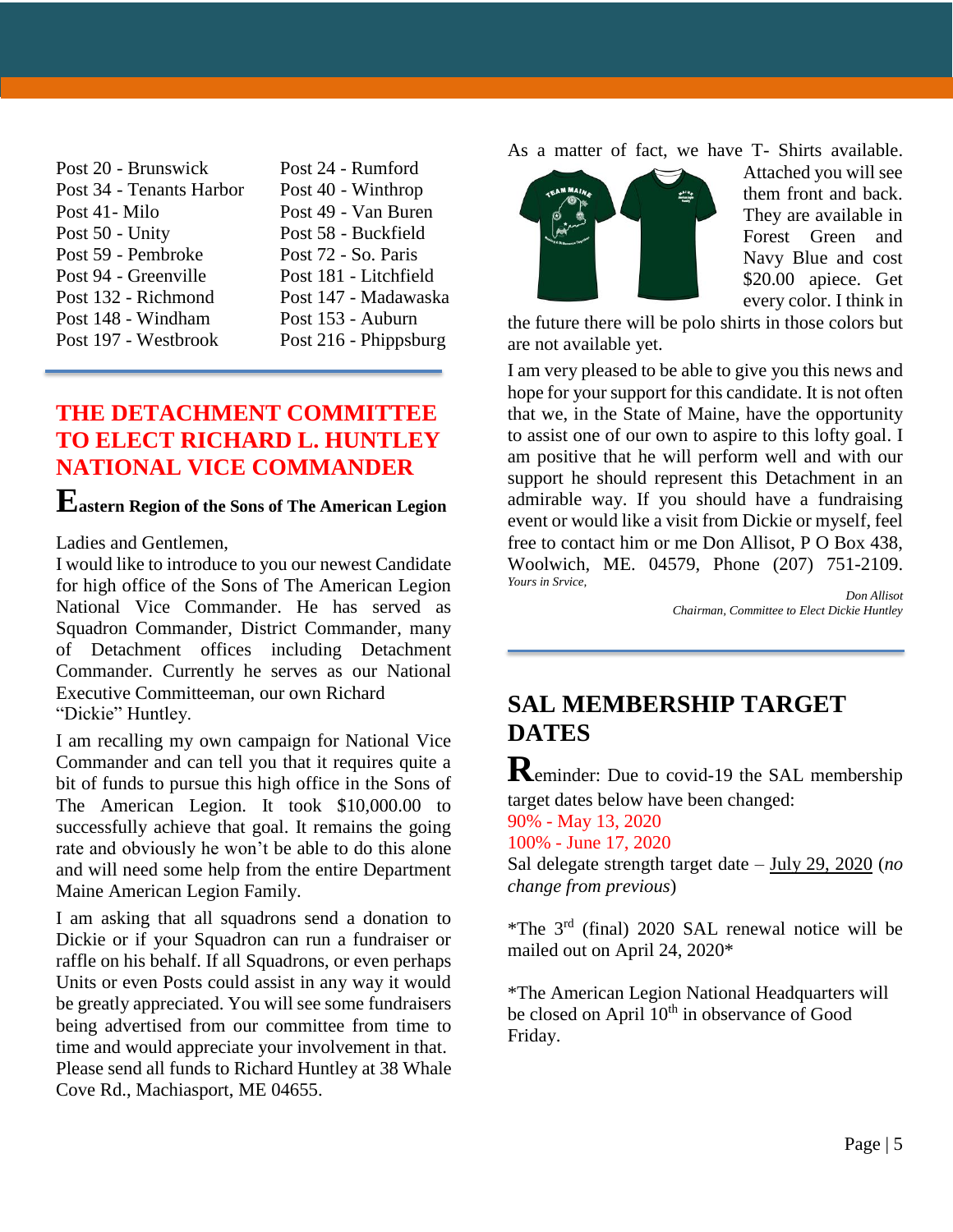

### **SUPPORT VETERANS IN THE STATE OF MAINE BY PROMOTING YOUR BUSINESS WITH MAINE AMERICAN LEGION**

**T**he American Legion, Department of Maine will be taking a new direction this year to improve our Annual State Convention Yearbook. Various changes will take place including the format of the publication as well as a digital copy which will be made available online at [www.mainelegion.org.](http://www.mainelegion.org/) To submit your sponsorship ad and payment, click on the above image of the Maine American Legion Convention Yearbook Sponsorship Request Form. A fillable form is also available for printing by clicking on the Convention Yearbook Sponsorship Request Form-Fillable.

#### **\*\*\*\*\*\*\*\*\*\*\*\*\*\*\*\*\*\*\*\*\*\*\*\*\***

### **ATTENTION ALL LEGIONNAIRES!!!**

**Please HELP spread the word in promoting the Yearbook Program in support of Maine Veterans especially during this time of crisis to local businesses in and around your area. The Department of Maine is requesting all the support it can get to help make this program a success this year.** 

**\*\*\*\*\*\*\*\*\*\*\*\*\*\*\*\*\*\*\*\*\*\*\*\*\***

#### **DONATIONS WELCOMED!!!**

**No time to create an ad! We also welcome individual and business donations!**

**Please consider donating today to make a difference in support of our Maine Veterans by clicking on the DONATIONS CONVENTION YEARBOOK BUTTON below.**



#### **\*\*\*All contributions will be listed in our Annual State Convention Yearbook which will be made available online at www.mainelegion.org.\*\*\***

Donations may also be made by check payable to The American Legion, Department of Maine, and earmarked "Yearbook Program". Mail to: The American Legion, Department of Maine, 5 Verti Drive, Winslow, ME. 04901-0727.

#### **THANK YOU IN ADVANCE FOR YOUR SUPPORT!**

### **MAINE LEGION COLLEGE CLASS FOR 2020**

**W**e are currently working on the next Maine Legion College Classes for the 2020 year. As in the past, you have to make a commitment but we know that you will gain much from these classes and from other Legionnaires from all over the State of Maine.

This is the schedule we will follow: Classes start at 8:30 a.m. each day

Phase 1: July 18 & 19 Phase 2: Sept.19 & 20 Phase 3: TBD

To attend these classes, you must first go online at: [www.legion.org/alei](http://www.legion.org/alei) and complete the Basic Training Course. After completion, please forward a copy of the Certificate to us at State HQ. You may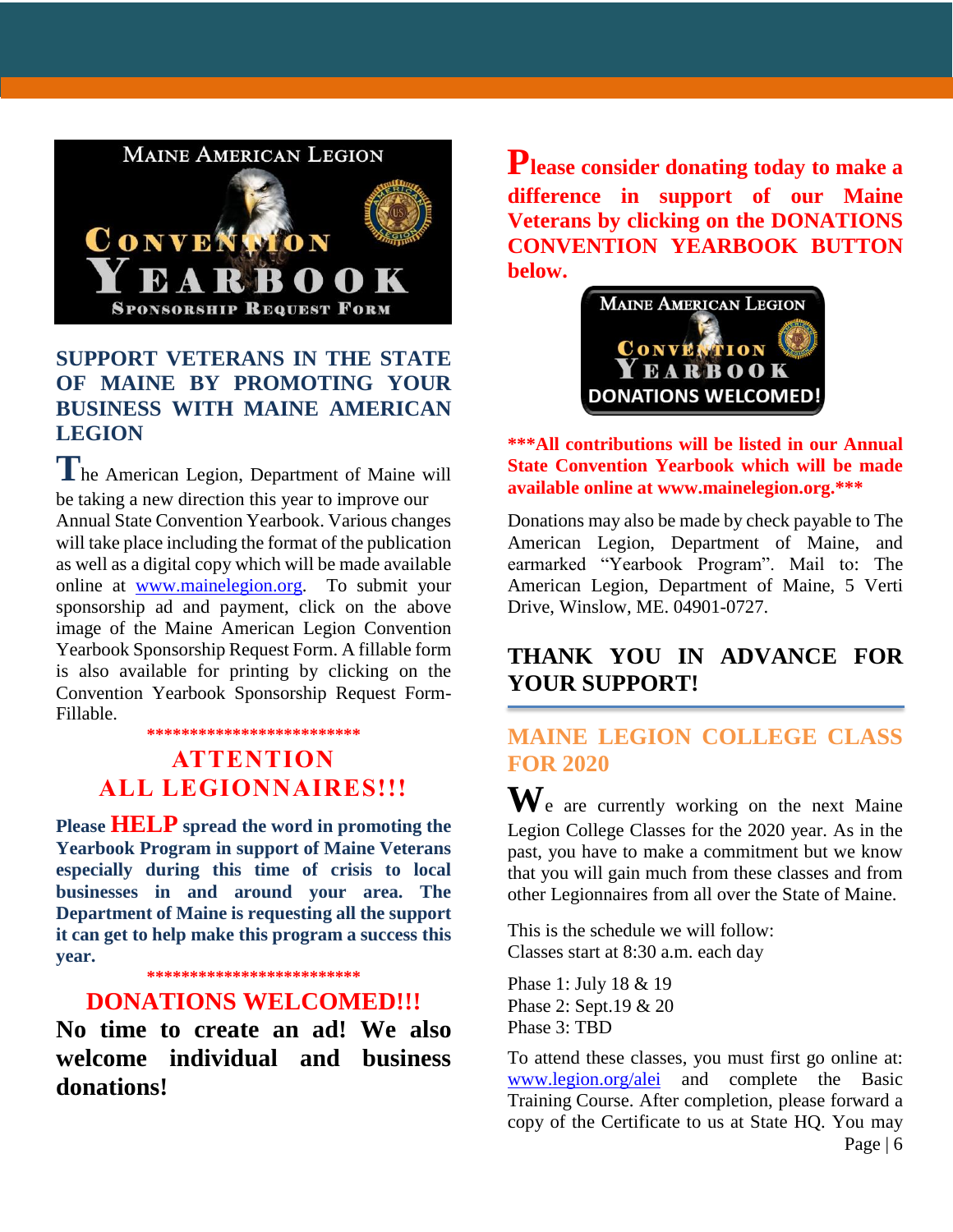scan the document and send it by email to [paul@mainelegion.org](mailto:paul@mainelegion.org) along with your **Name, Post** No., and Cell Phone No. From that point, you will be included in the class starting on July 18 and we will communicate by email with any information we need to pass on.

## **CURRENT CPR SUBMISSIONS**

## **D**epartment Leadership,

As you are aware, another goal of National Commander Oxford is for 100% Posts reporting of the Consolidated Post Reports (CPR). For years there has been no reporting more significant than 70%.

The CPR is a record of accomplishments over the entire Legion year; many posts have already submitted. As of today, we have received and recorded **1,009 CPRs** from our **12,632** American Legion posts for a completion rate of **8%**. Each week Commander Oxford gets an update on membership and programs. Starting next week, he will also receive the update of the CPR numbers.

I would ask you to remind the posts that while many of us are at a standstill, now would be a great time to get the CPR reports submitted online via myLegion.org.

#Staysafe. Thank you, **"Veterans Strengthening America"**

*Kevin Mook Member Engagement Coordinator Internal Affairs & Membership Division*

## **MEMBERSHIP IMPACT REPORT - FEBRUARY**

**R**efer to the attached February Membership Impact Report.

## **CHALLENGING TIMES DURING COVID-19**

**W**hat is your Post doing during these challenging times? Please forward unique stories to Department HQ for publication in the Maine Legionnaire newspaper as well as a possible story for National Headquarters.

#### **LEGION MEMBERSHIP TARGET DATES:**

**Due to covid-19 and the struggles we have all been facing, the remaining target dates have changed to the following:**

**95% - MAY 13, 2020 100% - JUNE 17, 2020 DELEGATE STRENGTH – JULY 24, 2020**

**The 6 th and final renewal notice will still be extracted as scheduled so please continue to send in the membership dues that you have received.**

**The American Legion National Headquarters will be closed on April 10th in observance of Good Friday.** 

## **UPDATE - VA NATIONAL CEMETERIES**

#### **N**ew Procedures at VA National Cemeteries due to COVID-19

Dear Partners:

NCA will only conduct committal services for groups of 10 or fewer people. As of Monday, March 23, Committal Services (including honors) will not be conducted until further notice. Both of these announcements, especially the latter, will impact Military Honors. Additionally volunteer honors are discontinued (i.e. American Legion, VFW, etc).

NCA cemeteries are open for visitation, and families CAN choose to have a burial and witness it from a distance (the ten or fewer people rule applying) but without honors and without a committal service. Families CAN also have a committal service at a future time if they choose to go with immediate burial at an NCA cemetery.

If you have questions please do not hesitate to contact me. In the meantime, thank you for your steadfast support of America's Veterans and their families. Together we will come out of this trying time stronger and better.